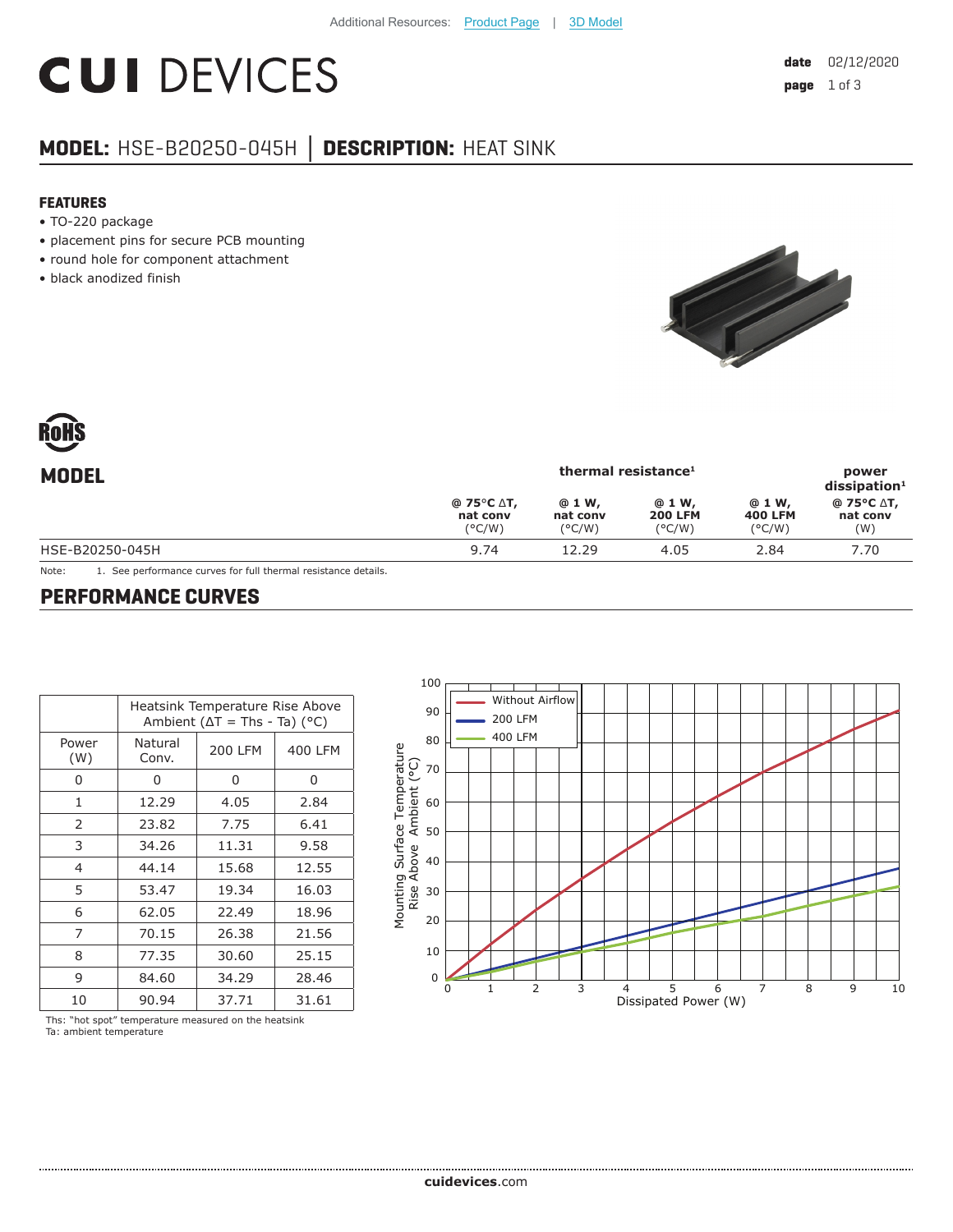12.0

 $\frac{5}{2}$ 

### **MECHANICAL DRAWING**

units: mm tolerance:  $\pm 0.5$  mm

| MATFRIAI      | AL 6063-T5     |
|---------------|----------------|
| <b>FINISH</b> | black anodized |
| PIN MATFRIAI  | steel          |
| PIN PLATING   | tin            |
| WEIGHT        | 19.44 g        |



 $25.4$